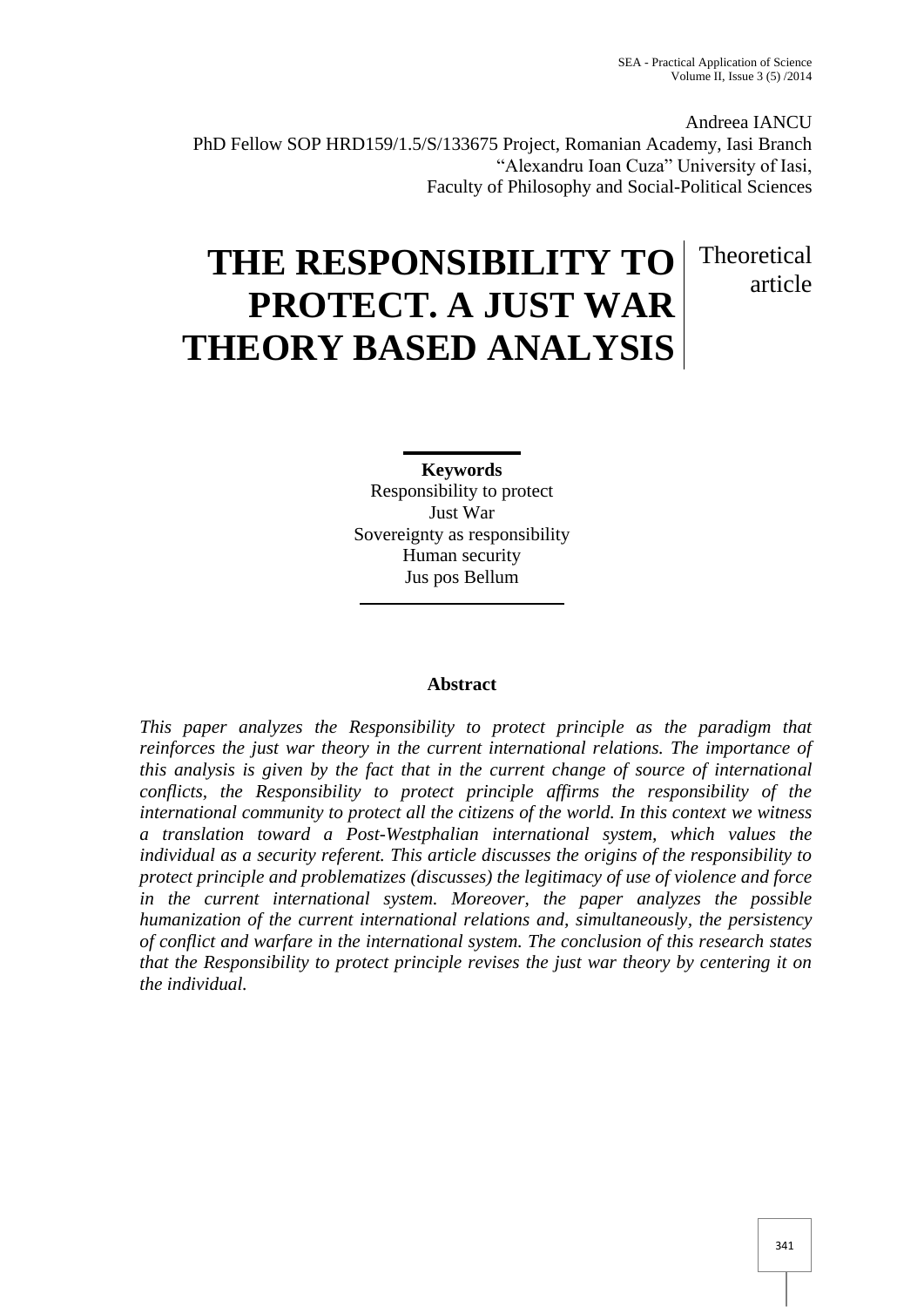## **Introduction**

The central idea of this article is that the responsibility to protect principle represents the resurrection of the just war theory. Moreover, this article suggests that the responsibility to protect principle represents the "zeitgeist" of the current international security, because it is founded on the just war theory, which imposes ethical and practical considerations regarding the use of force, and on the human security paradigm, which values respect, security and development for all the individuals, regardless their nationality.

The new type of threats to security after the Cold War represented an amalgam of warfare and political violence, human rights violations and the violations of the laws of war and crime (Kaldor, 2008, p. 23). Therefore, this new situation asked for a new concept of security and for a new set of strategic approaches to encompass the military intervention. A multidimensional and individualcentered concept of security emerged, as a consequence of the failure of the traditional concept of security. The human security paradigm, which pursues for the individual freedom from want and freedom from fear within human dignity, represents one of the premises and the justifying paradigm of the responsibility to protect doctrine.

In the security context of the post-Cold War period and after 9/11, the confusion between the external and the internal, the state and the nonstate, the combatant and the non-combatant issues makes it difficult, according to Kaldor, to clearly differentiate between war and peace (Kaldor, 2008, p. 35). The failure of international community to react to international crises – genocide, crimes against humanity, war crimes, and ethnic cleansings – determined a strong debate between the legitimacy of humanitarian intervention and the sacrosanct principle of sovereignty. The promise of "never again" after the failure of the international community to manage the bloody episodes of Rwanda, Kosovo, Bosnia, Somalia, determined the dilemma of intervention: "when, if ever, it is appropriate for states to take coercive – and in particular military – action, against another state for the purpose of protecting people at risk in that other state" (ICISS, 2001). The legal, moral, operational and political debates correlated to these issues were encompassed in the emergence of the responsibility to protect (R2P) doctrine. This principle affirms that the sovereign state has the responsibility to protect its citizens from avoidable catastrophes and that if they fail to do so, this responsibility should be assumed by the international community of states.

The just war thinking, which is committed to "a moral realism" (Gregory, 2014, p. 55), was transformed and adapted to the new political and security circumstances of the post-Cold War era. The revival of the just war theory is identified, in

the responsibility to protect principle, which is the new conducting paradigm of intervention in the international system.

This analysis continues the line of argumentation of Mary Kaldor (2008) concerning the necessity of an ethical approach within the current international relations, arguing for the prevalence of the international law that applies to individuals over the laws of war (Kaldor, 2008, p. 21). In addition, this article represents, nonexhaustively, a continuation of the ideas of Walzer, Murnion, Evans, Lee, Brough, Lango, and Linden, Marks and Cooper, Gregory, Costinescu and others, regarding the transformation of the just war tradition and on intervention.

The first part of the article presents briefly the principal ideas of the just war theory. The next section draws the context that generated the emergence of the responsibility to protect principle, in relation with the insecurity environment after the end of the Cold War and with the human security paradigm. The third section summarizes the main components of the responsibility to protect principle, while in the following part the responsibility to protect is decomposed in the elements that are founded on the just war theory. The last part of this article discusses the implications of the relation between the responsibility to protect principle and the just war theory in correlation with the responsibility to rebuild principle, translated in the *jus post bellum* principle.

## **The Just War tradition**

The just war theory is seen in the international relations tradition as "a grammar for moral reflection and deliberation" (Gregory, 2014, p. 57), which approaches the highly debated sensitive issue of warfare. The code that entails the just war theory has a tremendous importance in the history of international relations, because it represents the limit between going or not going to war or between saving or killing combatant soldiers or civilians.

The just war theory was developed based on a long tradition, starting from St. Augustin's writings, the theorizing of Gratian, Toma d'Aquino, Francisco de Vitoria, Hugo Groutius, Vattel and continuing with its reinterpretation according to modernizing theories (Costinescu, 2013). As Murnion maintains, the evolution of the just war tradition did not have an organic evolution. The construction of the just war theory was rather a subsequent row of paradigm shifts which encompassed the innovations and evolutions in the field of technology, politics, social issues and cultural traditions (Murnion, 2007, p. 23).

Murnion describes four paradigms of the evolution of the just war ethic, each based on a specific type of law: the late hellenistic/ early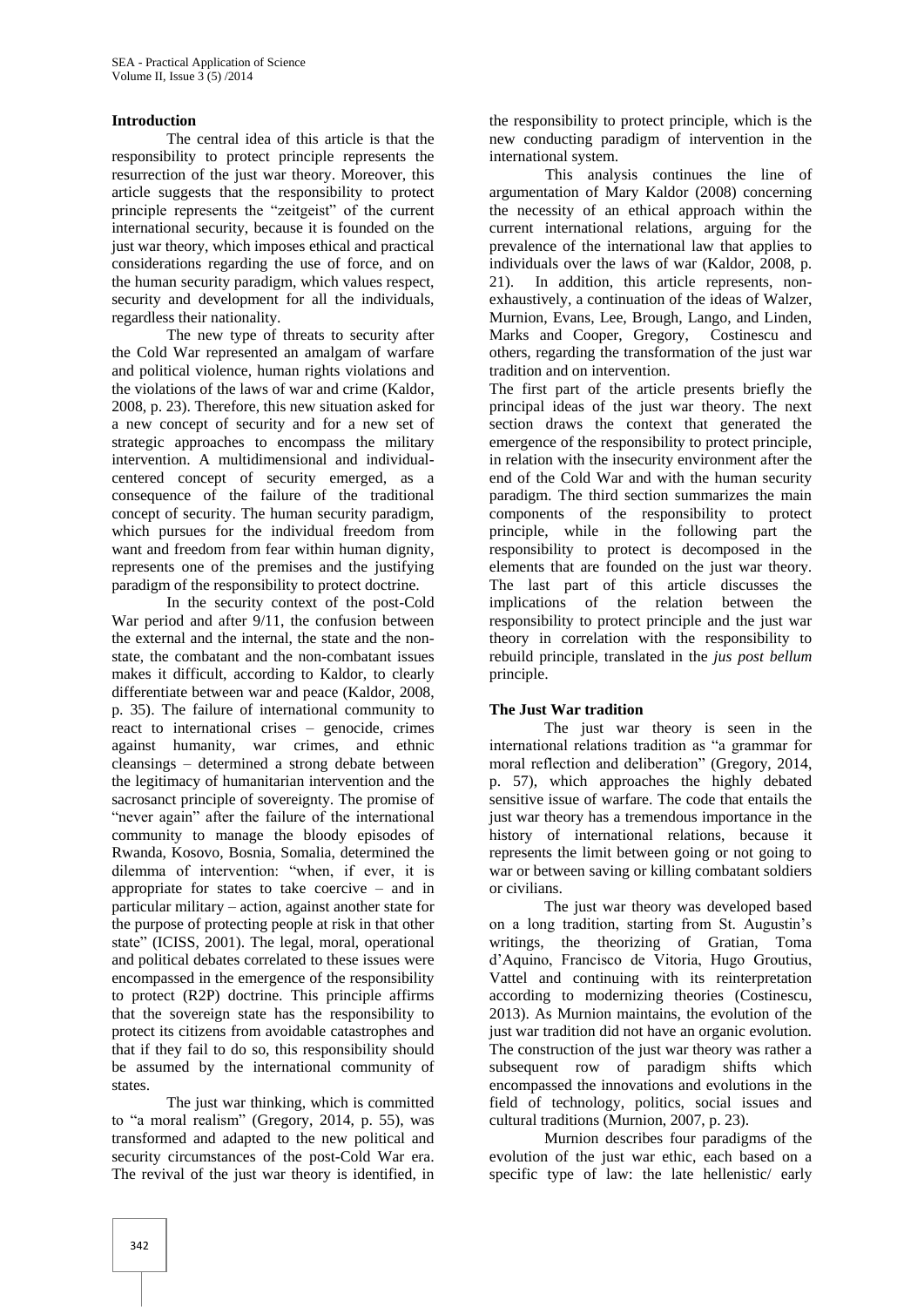medieval paradigm, based on divine law, the medieval paradigm constructed on the natural law, the early modern paradigm founded on the law of nations and the late modern/contemporary paradigm emerged on the structure of international law (Murnion, 2007, p. 29). These different influences on the evolution of the just war ethics are relevant for the current analysis in order to illustrate that the primary goal of this paradigm is the limitation and the constraint of war and that it adapts to the international context, keeping this desideratum a constant.

The just war tradition is constructed on two contested principles: one declaring that in some situations the resort to war is just and one declaring the existence of norms that permit/allow warfare to be conducted in a just manner (Brough, Lango, & Linden, 2007, p. 243). The just war theory is summarized in the interdependent principles of *jus ad bellum* (criteria of the right to war, the justice of war) and the *jus in bello* (the law of warfare, justice in war). Therefore, this ethics established the conditions for the war to be justified. In addition, the just war theory outlines the rules and norms to control military violence and to limit war establishing the norms of "moral permissibility" (Lee, 2007, p. 3).

The *jus ad bellum* is called the legalist paradigm by Michael Walzer, who approached comprehensively the just war theory in the book *Just and Unjust Wars* (Walzer, 2006, p. 61). The conditions for the *jus ad bellum* principle are: to have a just cause, to be declared by a legitimate authority, to be conducted with the right intention, the harm reasonably expected to be done by the war to be proportionate to the good the war can be reasonably expected to be achieved and the war to be a last resort (Lee, 2007, p. 4).

The *jus in bello* condition for the implementation of the just war theory, named by Walzer "the convention of war" regulates the way violence is used to achieve the military objectives of the war. The *jus in bello* principle imposes the criterion of discrimination, meaning the necessity that attacks not be made against civilians and civilian targets, and the condition of proportionality, which requires for the used military forces to contribute in achieving the goal of the war and not cause gratuitous harm (Costinescu, 2013, p. 89). Moreover, the just war theory is completed by the principle of moral equality of soldiers which establishes the moral parity of ordinary combatants, although only one part in the war is conducted by a just cause (Fisher, 2012, p. 158).

Although these two components of the just war tradition, *jus ad bellum* and *jus in bello*, were constructed as being interdependent, as La Croix declares, they are not intrinsically and reciprocally deduced. The issue that La Croix observes, what is

entailed in the current debates on the subject is the manner how they will to relate (La Croix, 1988, p. 69) to current circumstances. In these terms the dilemma between the legitimacy and legality of the just war doctrine can be explained.

The modern just war theory is placed in an international community compound by states, which are legitimate to conduct war only in case of aggression. As Walzer mentions, the principles of sovereignty and territorial integrity are sacrosanct: "any use of force or imminent threat of force by one state against the political sovereignty or territorial integrity of another constitutes aggression and is a criminal act" (Walzer, 2006, p. 62). Therefore, a war of self-defense, conducted by the state or by other members of the international community, is justified only in cases where these principles are affected through aggression. The right intention regarded the reasons that were behind the recourse to the use of force. The general reason was identified, usually, as the creation of a "just peace".

Although Michael Walzer declares the aggression as the unique reason that justifies intervention, he argues that interventions on humanitarian grounds can be enforced. The issue of intervention, of humanitarian intervention and the criteria for conducting a defense war or collective self-defense are important in the light of the new type of intervention proposed through the responsibility to protect principle, which will be discussed in the next sections.

**The responsibility to protect principle – the reaction to new type of conflicts**

The end of the Cold War generated a new international security environment, a fact that determined the rethinking of the security and of the warfare concepts. The international security conjuncture was determined by "a convulsive process of state fragmentation and state formation that is transforming the international order itself." (ICISS, 2001, p. 5). The change of the source of conflict (from inter-state to intra-state conflicts) imposed the rethinking of how the international community should address these issues and respect human rights. In this period, the role of the military interventions, called humanitarian interventions increased (Costinescu, 2013, p. 112). The Report "An agenda for Peace, Preventive Diplomacy, Peacemaking and Peace-Keeping" modified the humanitarian-interventionist framework for the UN. Consequently, this document, which aimed "to enhance respect for human rights and fundamental freedoms" and to achieve the peace of the world (UN Secretary-General, 1992) represented the extension of the *jus ad bellum* principle and the first steps toward post-conflict peace building after the end of the Cold War (Costinescu, 2013, p. 115). In this context the hope that the collective security system would function in the name of peace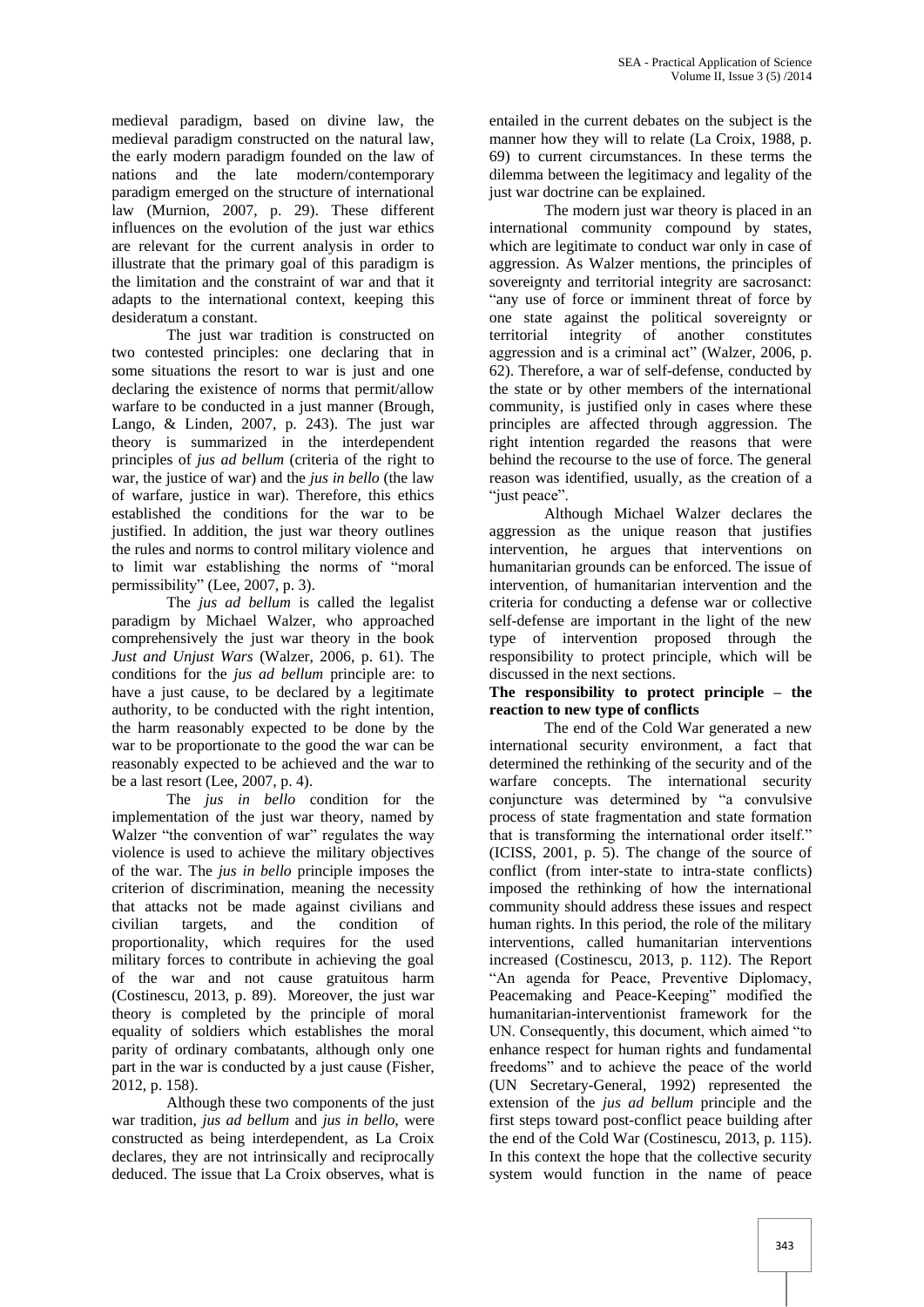increased, as regulated in the UN Charter (Marks & Cooper, 2010, p. 88). Thus, the failure of the UN Security Council to authorize a mission to prevent the massacres of Kosovars determined the NATO's unauthorized intervention in Kosovo. This act generated a broad debate between the question of the illegality and that of the legitimacy of this intervention, which was translated in the debate between the principles of sovereignty and human rights (Marks & Cooper, 2010, p. 89).

The end of the Cold War revealed also the necessity to extend the traditional state-centered concept of security for encompassing the security of the individual. The human security paradigm emerged in the UNDP Human Development 1994 Report, which observed that the feeling of insecurity over passed the national boundaries and that security could not be defined only as the absence of military threat. The Report declared a new framework for development and cooperation between "the states of the world" in order to attain for every individual "freedom from want and freedom from fear", in the conditions of the human dignity (UNDP, 1944, p. 4). The ethics of the human security paradigm is centered on the debates concerning the rights of the individual, human rights and natural law (Fine, 2007, p. ix).

The emergence of the Responsibility to protect (R2P) principle represented the intersection of the double change of security, at the intersection of extended *jus ad bellum* and the necessity to value human security regardless the national boundaries. The R2P was the response to the incompatibility between the Westphalian concept of sovereignty and the new international impetus to protect human rights (Hoffmann & Nollkaemper, 2012, p. 14). In the document founding the responsibility to protect principle, its origins in the human security paradigm are affirmed through the statement that "the human impact of international actions cannot be regarded as collateral to other actions, but must be a central preoccupation for all concerned" (ICISS, 2001, p. 6). As well, as presented in the previous sections, the related origins within the just war theory can be observed in the Report on R2P.

# **The responsibility to protect principle – reconceptualization of intervention and protection of human security**

The responsibility to protect doctrine originates in the Report of the International Commission on Intervention and State Sovereignty of December 2001. This comprehensive document establishes the context, the necessity, the principles and implications of the responsibility to protect doctrine. The core differentiation that it is made concerns the shift of paradigm from the "right to intervene" encompassed in the humanitarian intervention praxis to the responsibility to protect of the international community. The responsibility

to protect principle received authorization at the World Summit 2005, through the articles 138 and 139 of the World Summit outcome.

The R2P Report admits that human security imposed some additional requests for the state, but simultaneously has placed the state as the best intersection matrix for human security, in the context of sovereignty as responsibility, both internal and external, instead of sovereignty as control (ICISS, 2001, p. 13).

The focus of the R2P stands on the evaluation of the needs of those in need, rather than of those who might be concerned with intervention. This fact is justified in the Report as the immutable duty to assure the protection of communities from "mass killing, women from systematic rape and children from starvation". The second conductive principle of the R2P is that the primary responsibility to reach these goals is encompassed by the state concerned. Only in the case where the state "is unable or unwilling to fulfill this responsibility or is itself a perpetrator", the previous mentioned issues become the responsibility of the international community. Therefore, as the promoters of the R2P affirm, the logic of responsibility is rather to determine a linkage, by creating a bridge between intervention and sovereignty. The third conductive principle of the R2P is that it encompasses, besides "the responsibility to react", "the responsibility to prevent" and the "responsibility to rebuild". The promoters of the R2P doctrine underline the fact that this division establishes the report between costs and results of action and non-action. Furthermore, this approach establishes the conceptual, normative and operational leverages between assistance, intervention and reconstruction (ICISS, 2001, p. 17). This triad of components is highlighted as "the provision of life-supporting protection and assistance to populations at risk" (ICISS, 2001), which aim to help prevent human security violations.

The three pillar construction of the responsibility to protect principle represents the three chronological steps that should be taken in cases where its implementation is asked: the first responsibility is to prevent the conflict by any nonmilitary means. Where the prevention failed, the international community has the responsibility to intervene and thereafter the responsibility to rebuild (ICISS, 2001, p. 17).

The responsibility to protect principle creates a double approach to sovereignty, modifying its traditional, state-centered meaning. The concept of sovereignty as responsibility is derived from the ICISS Report, which states the compulsoriness of the state to protect its citizens from internal and external threats. Moreover, the principle of sovereignty as responsibility overpasses the term of sovereignty as control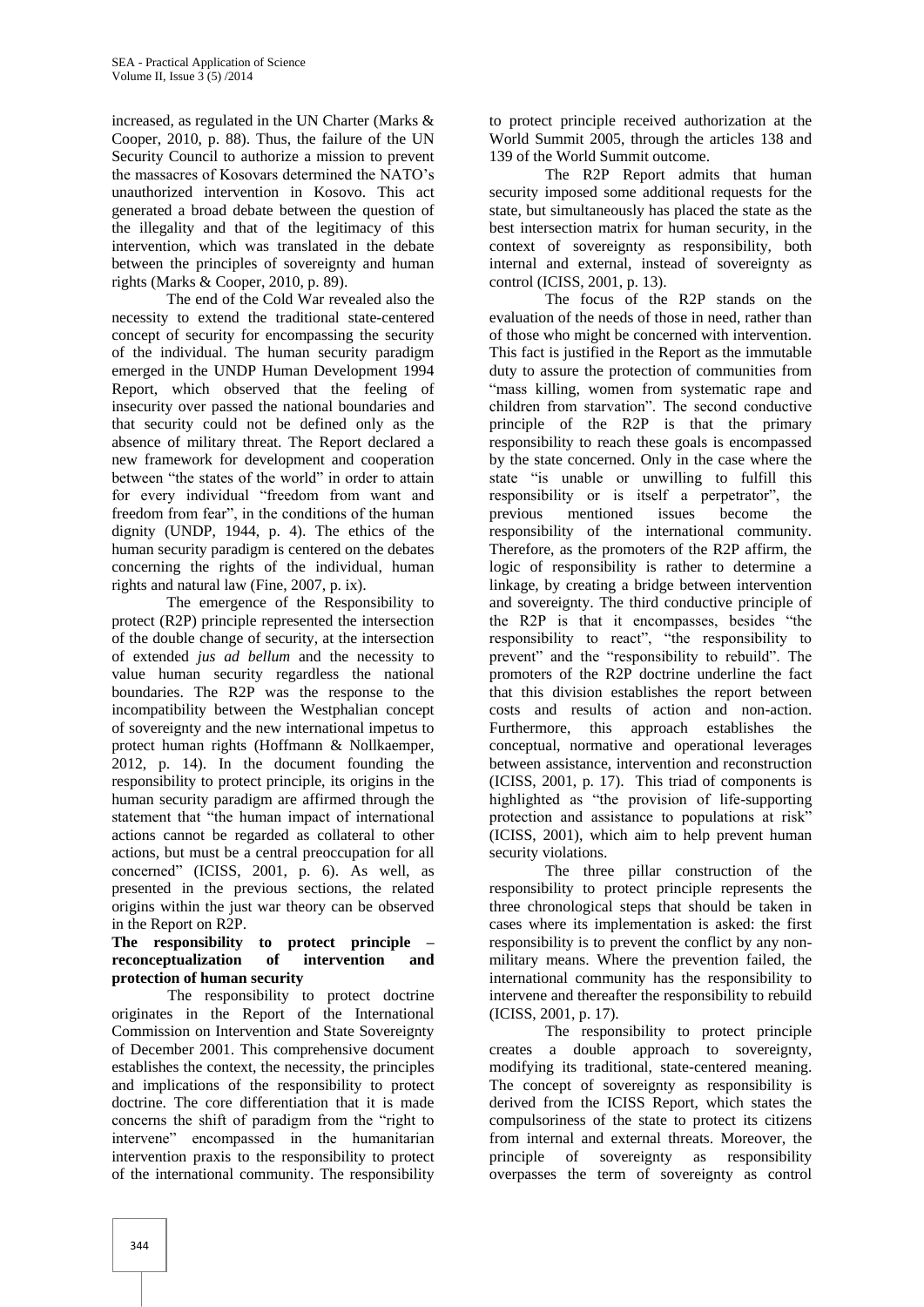because it entails both internal and external functions (ICISS, 2001, p. 13). In case that the state fails or is unwilling to accomplish the security of its citizens, the international community has the responsibility to intervene, under the specified conditions, to assure the security of the individuals.

In this sense, the R2P changes the traditional view of humanitarian intervention by changing the focus on the sovereignty as responsibility, simultaneous with the idea that international community should assist the state in this goal, with a number of previous measures that international community should take before armed intervention intended to respond to genocide and mass atrocities (Bellamy, 2010, p. 143).

# **Responsibility to protect and just war theory implications**

## **Reasons for the transformation of the just war theory**

The reconceptualization of the just war theory is believed to be a process that is highly related to the rethinking of international security (Brough, Lango, & Linden, 2007, p. 6). Murnion declares that each paradigm of the just war ethics represents a development of its principles into political practice (Murnion, 2007, p. 24). This idea is supported by the fact that this ethics is a constant of international evolution but it has a degree of flexibility which permits its development according to international variables. Therefore, it can be assumed that the responsibility to protect principle represents the quintessence of the evolution of the just war doctrine. Therefore, because the international system suffered a transformation after the end of the Cold War and generated a new security context, according to Murnion's logic, the just war ethics passed through a new process of transformation. This flexibility is due to the "intellectual versatility and its functional adaptability" (Murnion, 2007, pp. 35-6). In the current international context, the most important challenges to which the just war doctrine responds are the rapid rhythm of globalization and the increasing economic and informational interconnectedness (Lee, 2007, p. 4). As Mary Kaldor observes, one of the difficulty that the just war doctrine, especially the *jus in bello* principle, encounters is the diffuse difference between internal and external friends or foes and especially between state and non-state combatant and noncombatant (Kaldor, 2008, p. 31).

## **The responsibility to react or the responsibility to conduct a just war**

The intersection between the responsibility to protect principle and the just war theory is encompassed in the criteria that regard the responsibility to react pillar of the R2P principle. The ICISS Report highlights the thresholds and criteria for using military intervention. The right authority, the just cause, the right intention, the last

resort, the proportionality of means and the reasonable prospects represent the established criteria for intervention under the responsibility to protect doctrine. As the previous brief description of the just war theory presented, these criteria of the responsibility to intervene can be identified as the quintessence of the *jus ad bello* and *jus in bello* principles.

As shown above, when the responsibility to prevent step of the responsibility to protect principle fails, the international community is obliged to take the next step, that is the responsibility to react to "situations of compelling need for human protection" (ICISS, 2001, p. 29). The coercive measures encompassed in this pillar include political, economic, judicial or a mix of these measures; as the ICISS Report mentions, only in extreme cases and in a graduated sequence, where the circumstances are grave, they may include military action (ICISS, 2001, p. 29).

The decision to military intervention is taken only with the aim of protecting the international order and with the goal of protecting threatened civilians from massacre, genocide, ethnic cleansing. In addition, this decision is preceded by the accomplishment of a series of precautionary principles for ensuring that the intervention is simultaneously defensible in principle and workable and acceptable in practice (ICISS, 2001, p. 30).

# **The threshold criteria - The just cause**

The ICISS Report on R2P establishes the just cause for the military intervention under the threshold conditions of large scale loss of life, with genocide or not and large scale "ethnic cleansing", carried out through killing, forced expulsion, acts of terror or rape(ICISS, 2001, p. 32). This criterion tries to establish as well the threshold and the question of evidence for military intervention for observing whether the events on the ground do in fact meet the criteria presented. It is thus difficult to obtain time-efficiently this information in cases of endangered individuals. Thus, the ICISS gives possible options that could optimize the clear determination of just cause for intervention. The just cause criterion can be expressed through Walzer's statement for the possibility of humanitarian intervention to acts "that shock the moral conscience of mankind." (Walzer, 2006, p. 107).

# **The precautionary criteria of the responsibility to react**

The responsibility to react of the R2P principle is conditioned by a series of principles for the intervention to be justified, among which the precautionary principles, which refer to the right intention, last resort, proportional means and reasonable prospects. These are principles that intersect and complete the just war traditional approach(Costinescu, 2013, p. 205).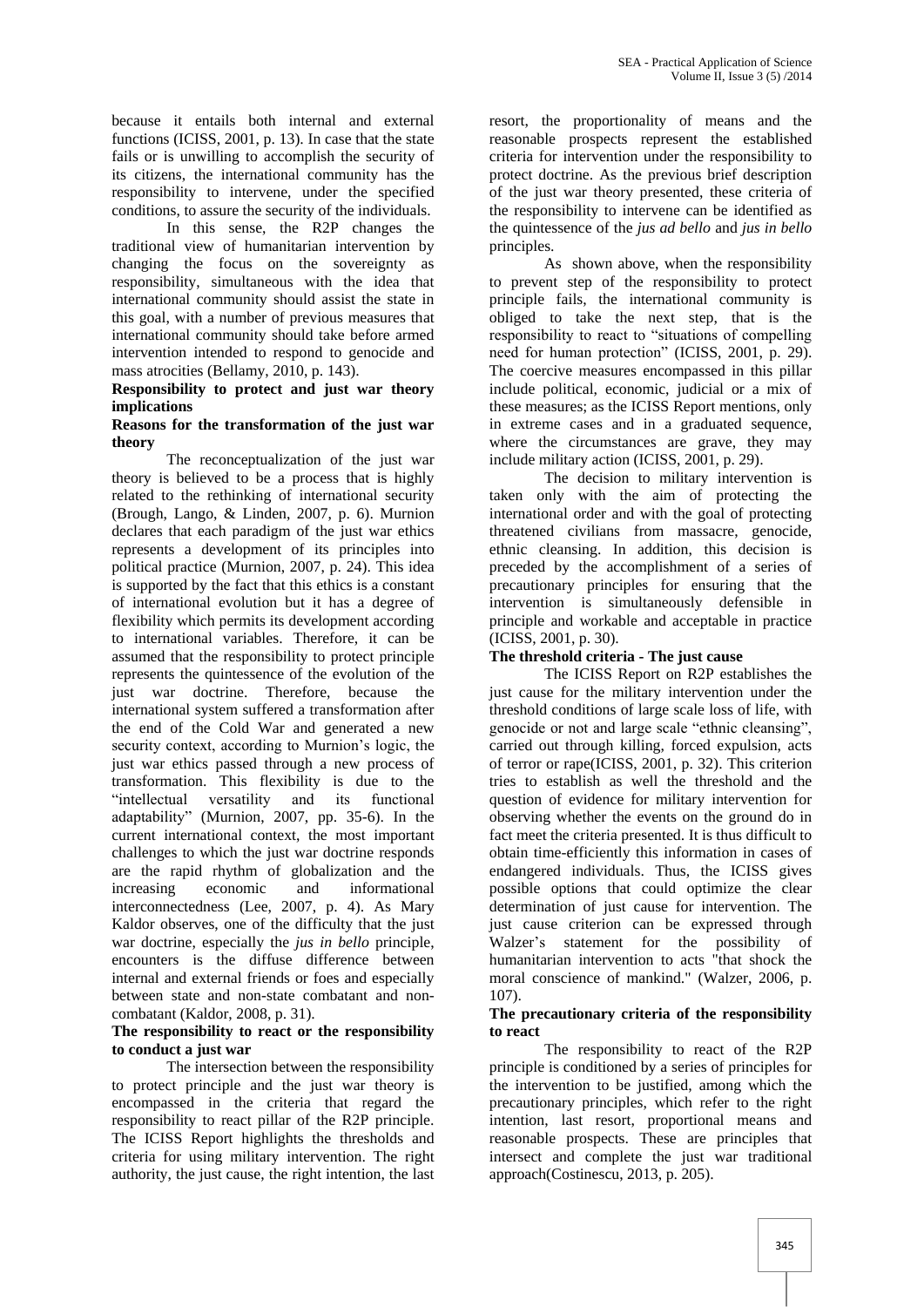*The right intention* regards the primary goal of intervention, which should be to halt or avert human suffering. The limits of this criterion are respected when the intervention is multilateral, it has the support of the population for whose benefit the intervention was conducted and the approval of the neighboring countries.

*The last resort* principle regards the condition that every other possible peaceful solution (the responsibility to prevent) for the situation had been taken before the intervention was decided. The last resort issue is a highly sensitive criterion when the emergency of different situations and the rapid escalation of some conflicts is taken into consideration. Furthermore, intervention under last resort is mandatory only when violations of the core principles to ruin the peace, democracy would happen. (Doyle, 2011, 77- 79).

The *proportional means,* encompassed in the *jus in bello* condition of the just war tradition, is a condition stating the fact that the scale, duration and intensity of the planned military intervention should be at the minimum necessary to secure the humanitarian objective in question (ICISS, 2001, p. 37). The used means should be proportional with the expected results and in conformity with the dimension of the initial cause that determined the intervention (Costinescu, 2013, p. 206).

The *reasonable prospects* of the responsibility to react refer to the legitimacy of the military intervention only in cases where it presents chance of success. This principle, embedded in the *jus ad bellum* condition, regards the estimation that the aims of the conducted intervention are achievable. This criterion is controversial because there could appear situations where the individuals could not be rescued except to "unacceptable costs", a fact that would not justify the intervention (ICISS, 2001, p. 37).

# **The question of authority**

The issue of legitimate authority that could allow military intervention is reloaded from the just war theory. The ICISS Report identifies the United Nations Security Council as the proper legitimate institution that could authorize military intervention for human protection purposes. In cases where the Security Council rejects a proposal or fails to offer a solution on a reasonable time, the situation could be solved through the "Uniting for peace" procedure of the General Assembly and action could be taken through the jurisdiction of the regional or sub-regional organizations under the Chapter VIII of the UN Charter, subject to their seeking subsequent authorization from the Security Council (ICISS, 2001, p. XIII).

The operational principles that constitute the conditions for intervention under the responsibility to react create the framework of clarity, of unequivocal situations and communication, the

condition of gradualism, of proportionality and fidelity to the cause of protecting human rights, and the coordination with the humanitarian organizations (ICISS, 2001, p. XIII).

#### **The responsibility to rebuild and the improvement of just war practice –** *jus post bellum*

The third step under the R2P principle is the responsibility to rebuild. This principle represents the commitment of the international community to facilitate the process of state reconstruction after an intervention under the R2P principle. It represents a "genuine commitment" to helping to build a durable peace and promoting good governance and sustainable development, simultaneously with conditions for public safety (ICISS, 2001, p. 39). This condition is to be implemented in cooperation between the international community and local authorities.

The responsibility to rebuild imposed by the R2P principle represents the bridge between the classical principles of jus ad bellum and *jus in bello* of the just war theory. This assumed responsibility could close the gap between the traditional approach to intervention that many times left place for further violence and conflicts. The engagement to build peace and democracy, together with the local entities, could represent a further moral justification of the intervention under the human security clauses and under the revised just war doctrine. The aim of creating a human security milieu, justice and reconciliation, development and peace are long term engagements that overpass and complete the traditional just war approach.

The theoretical and juridical distinction between the *jus ad bellum* and *jus in bello principles* was challenged by post-Cold War conflicts, such as the NATO's intervention on Kosovo. The highly debated question of "illegality and legitimacy of intervention" brings in discussion the issue of morality within the current international law (Sharma, 2008, p. 22). As Sharma highlights, the current international debates destructure the just war theory in *jus ad bellum* versus *jus in bello*, as opponent categories. Therefore, taking into consideration this situation and the inherent flexibility of the just war theory, it could be updated to the new international context through the implementation of a third principle, "*jus post bellum*". This extension of the principle aims to develop just peace in the aftermaths of just war (Evans, 2012, p. 200).

The responsibility to rebuild represents "the third category of the just war doctrine – *jus post bellum*"(Costinescu, 2013, p. 215). This approach comes to strengthen the capacity of the R2P principle to encompass and to respond to the current security threats and could lead to the decreasing of the incidence of violence and of human rights violation.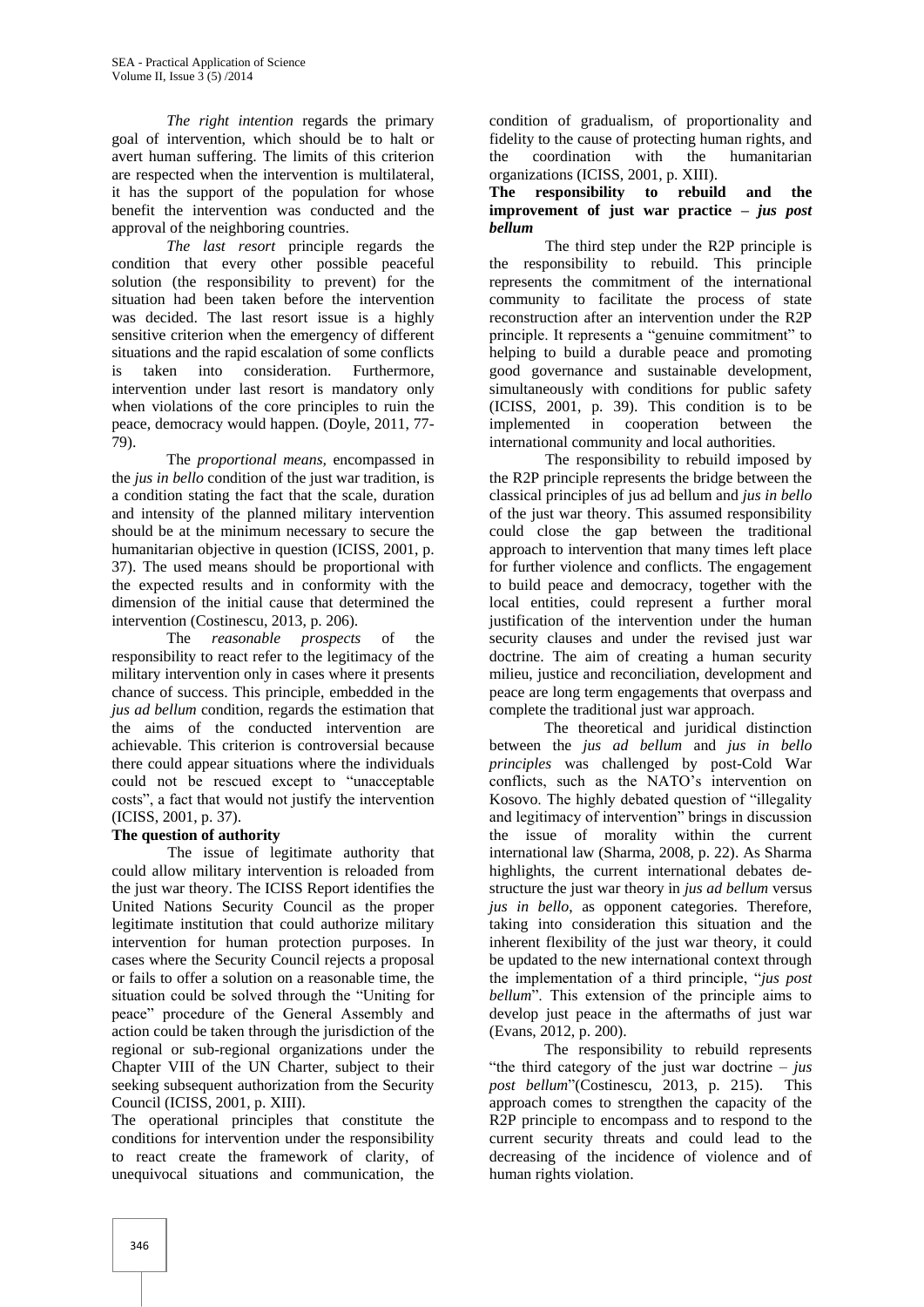The R2P principle, through the third pillar approach, through the double-sovereignty as responsibility concept and through the clear criteria established for military intervention overpasses the gap between legality and legitimacy and establishes a new relation between human rights and sovereignty (Marks & Cooper, 2010, p. 89).

The connection between the just war theory and the responsibility to protect principle is explained by Kaldor as the solution for over passing the "double effect" and "collateral damage" of the attempt to simply include human rights in the just war framework. She suggests that it is possible to surpass these perverse effects of the just war theory implementation through the responsibility to protect principle, because aggression is not only against the state, but against the individuals that form the state (Kaldor, 2008, p. 36). In addition, Kaldor argues the notions of human rights and the idea of global public authority that connects the responsibility to protect principle with the traditional just war principle (Kaldor, 2008, p. 42).

The relation between the responsibility to protect principle and the just war doctrine is translated in the mirror: the criterion of seriousness of threat works in the same manner as the just cause of the just war; the principle of proper purpose is similar to the just war principle of right intention; the criteria of last resort are also resembling for the discussed principles; the criteria of proportionality and the reasonable chance of success are, as well, developed on the balance of consequences and on the proportional means criteria of the just war theory (Brough, Lango, & Linden, 2007, p. 3).

# **Conclusions**

This paper analyzed the origination of the responsibility to protect principle in the just war theory and its intersection with the human security paradigm. It has been argued that the responsibility to protect principle is "the symbiosis of rights and responsibilities" (Marks & Cooper, 2010, p. 91), being placed at the confluence between the human security paradigm and the just war doctrine. The responsibility to protect principle demonstrates its importance, legitimacy and capacity to be successfully implemented through the fact that it represents the reinterpretation of the just war doctrine and the incorporation of the human security paradigm, which enclose the human rights principle. Furthermore, the responsibility to protect principle represents, due to its origination in the just war theory, the conceptualization of ethics in international relations and affirms the common responsibility of the international community to keep international peace and security. Moreover, through the extension of the traditional just war theory, the R2P represents the outpost for the protection of human security worldwide, by creating the double-framework of sovereignty as responsibility.

As it can be deduced from the previous analysis, the improvements that the responsibility to protect principle brings to the just war theory are the understanding of aggression as violation of human rights, the translation of authorization toward a multilateral entity and the adaptation of the flawed concepts ("double effect", "unintentionality") into an up to date discourse that could encompass the international security context (Kaldor, 2008, p. 22).

The ethics of just war is encompassed in the responsibility to protect principle. The responsibility to protect principle overpasses the approach of the international law of the late modern/contemporary paradigm and embeds the just war ethics based on the law of the individuals.

This paper supports the idea that the responsibility to protect principle represents the resurrection of the just war doctrine, by encompassing, as presented in the previous sections, the classical dimensions of jus ad bellum and *jus in bello*. Furthermore, as Costinescu (2013, p. 218) argues, R2P encompasses the current international issues and responds to the issue of double-sovereignty through the *jus post bellum* principle.

Although the just war doctrine could have been interpreted as flawed, due to its capacity to transform and to adapt to new international contexts, it is reloaded in the post-Cold War period through the responsibility to protect principle. As presented in the previous analysis, this new principle is constructed on the human security paradigm, therefore its legitimacy derives from the rights of the individual, and not necessarily from the rights of states (Kaldor, 2008, p. 35).

Thus, although the responsibility to protect principle has deep and legitimate foundations in the just war doctrine and in the human rights paradigm, and although it improves them through the *jus post bellum* principle, a dose of reluctance should be maintained on the possibility to be correctly and coherently assumed. Taken into consideration the case of Syria, where the R2P does not enjoy consensus (O'Sullivan, 2012, p. 6), the implementation of the responsibility to protect principle is questioned. Moreover, the possibility of the responsibility to protect principle to become a globally accepted doctrine is also questioned, because it was a triumph of the moral framework in Western countries, but there is no certainty on the possibility of adopting and implementing it in all countries (Brough, Lango, & Linden, 2007, p. 1).

The responsibility to protect principle, as presented in this article, constructed on the reiteration of the just war doctrine and encompassing the human security paradigm, has the capacity to narrow the debate between the